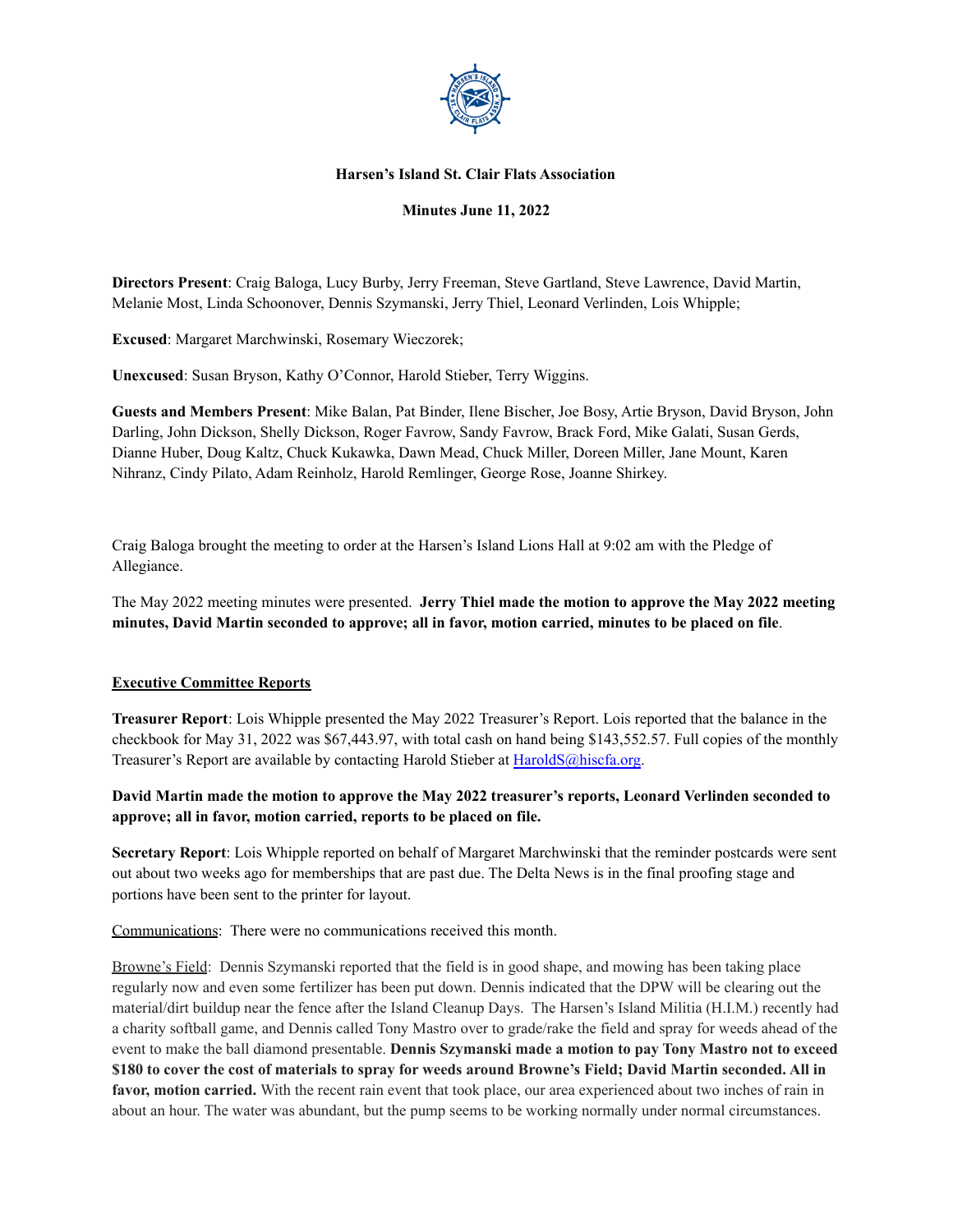

Government Affairs: Lois Whipple reported that the scholarships were passed out at the graduate assembly that was held at Algonac High School last week. A total of \$1.3M in scholarships was received by *all* students of the 2022 AHS graduating class, and a total of \$74,000 was contributed by the community. The HISCFA awarded three Island students \$550 each in scholarships this year: Luke Ciszewicz, Natalie Kapanowski, and Lydia Kukawka.

**Guest Speaker, Clay Township Fire Chief George Rose**: During the month of May Chief Rose attended one meeting: the Harsen's Island St. Clair Flats Association. The United States Coast Guard had a meeting at the EOC to plan out Jobbie Nooner this year. Chief Rose indicated that he did not attend because he did not receive the email in time for the change of location. He did speak with the Lieutenant from the St. Clair County Sheriff Marine Division and the Coast Guard. The command post will be on land at Tashmoo South Marina; it will not be on the Bristol Bay (on the water) this year.

The CTFD is being asked to deploy the balloons and reserve the portable toilets for this event. They will do some light patrolling at Jobbie Nooner, but not like in years past.

Fire Boat #1 is still not in the water. The CTFD is waiting for an oil pump to come in, and it should be shipped on June 3, 2022. Once they receive it, they will install it on the motor and the boat will be placed into the water.

Utility #2 had some emissions issues where they needed to replace the EGR valve and a particulate matter sensor. Service was done at Bill McDonald Ford in St. Clair.

Chief Rose would like to thank the Garden Club for planting flowers in front of the Island Fire Station. The new tornado sirens are in process but are awaiting some additional electronic components to finish the job. After the July 1<sup>st</sup> budget comes in, a new color will be selected for painting the outside of the fire station.

**Guest Speaker, DNR - John Darling**: One of the biggest publications that has been put out there has been about highly-pathogenic avian influenza (A.I. or bird flu), however it is very low risk to human exposure. It has been all over the country and has taken out many chicken operations. The St. Clair Flats area is essentially the epicenter in Michigan for wild birds. John has personally recovered over 100 dead geese, and additionally swans and ducks as well. A.I. came through pretty heavily during the migration and is still lingering, so if you see a goose that is acting really strangely, don't try and help it or touch it. Please call the Island DNR office at **810-748-9504** or email  $\text{d}$ arlingj@michigan.gov to report any unusual wildlife activity. You've probably seen fewer geese this year than in previous years (partially due to A.I.), and a vast majority of those were juvenile birds. There were some adult birds that have succumbed to A.I. - if you see a single adult with a group of goslings, that's probably what has occurred (one of the adults got A.I. and the other one is raising the goslings). As the temperature heats up, the virus doesn't survive in the ecosystem as long. The hotter it gets, the faster it breaks down, so as it warms up during the summer things will dissipate and it won't be so bad. The official State recommendation is to remove bird feeders at this time, and John has not seen an official release about when that is supposed to end. Generally songbirds transmit A.I. less than waterfowl based on how they live. Historically there has been no danger to pets, however it has resulted in the death of several young foxes at this point, and there has been a coyote pup that was confirmed to have it last week.

A biologist was hired to support Macomb and St. Clair counties so that will relieve John Darling of some of his duties in that respect.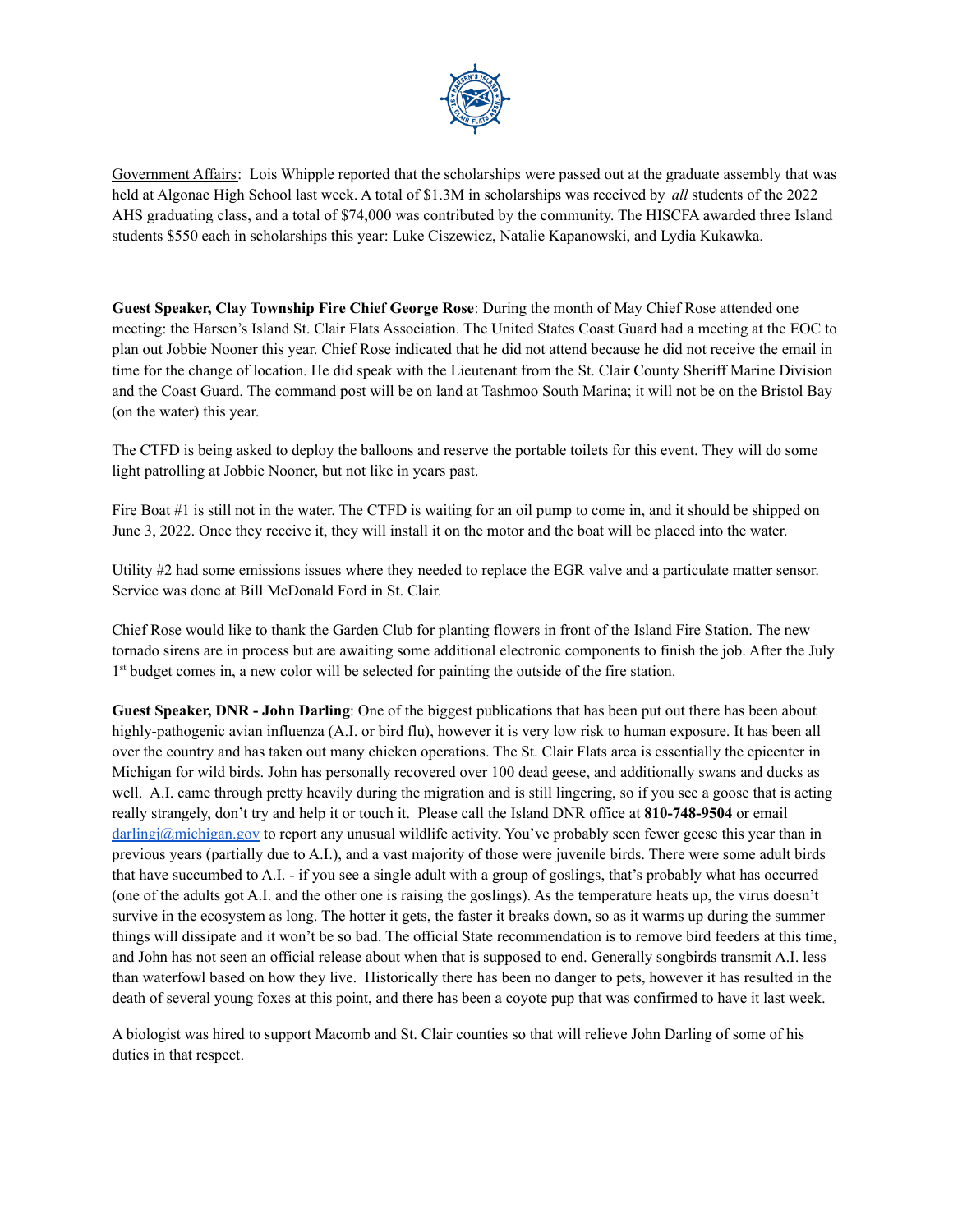

It is currently the "open" season (January 2 through August 31) at the refuge, that is: the whole area of the refuge is available for public use. The use of any motorized vehicles (including ATVs and side-by-sides) and bicycles are prohibited in the dyke system. Although the two lots on the South Channel (fishing/parking areas) are under the supervision of the Fisheries Division, John and his team help them out occasionally by putting down gravel there. Both the Snooks launch and the Ames launch areas are technically parks and they are under the supervision of Algonac State Park. Algonac State Park is planning on rebuilding the Snooks launch (near Brown's Bar) some time this year. It has been on their list to rebuild for a few years now, but was not able to be completed due to the high water. John is working on attempting to take ownership (from Algonac State Park) of the Ames launch area because our Island duck hunters use it more than anyone does. John and his team will also be putting some gravel down on the southernmost launch area on the South Channel, but those were never designed to launch very large boats… but they're going to do their best to get those back into good shape. That area was only designed to launch 16-ft duck boats, at most. The Fisheries Division doesn't have any operational maintenance budget to care for the launch, so it's difficult for them to keep those up. The northernmost area on the South Channel may be graded at some point but no material needs to be added at this point.

As a reminder: January 2 through August 31 the area is open to anyone. September 1 through January 1, permission is required to enter the area. Recreational coyote hunting is ongoing year-round (license required), but residents are permitted to kill coyotes if they are about to do damage. Red foxes are making a really big comeback on the Island right now. Historically, between trapping pressure and coyotes coming to the Island, the foxes were nearly wiped out over the past couple of decades. Coyotes will typically kill foxes on sight, but the red fox has learned that there are not many coyotes living (for example) under people's decks and whatnot, so the foxes are really finding ways to survive on the Island. Foxes are not allowed to be killed unless they are about to do damage, or outside their hunting season.

The DNR owns just under 3400 acres on the Island: if you think about the upland, dry areas of Harsen's Island, the DNR owns about one-third, the pheasant farm/golf course is about one-third, and the former Boys Club / Wieczorek property is about one-third. The DNR also oversees around 2000 acres of marsh on top of that. The dykes are mowed usually in very late spring, and they wait as long as possible because of fawns and nesting birds. However, ticks are abundant and it is recommended to check for ticks after walking in the area. Young raccoons are starting to get out and become more mobile, so if you see raccoons out during the day that are displaying atypical tendencies (walking back and forth, spinning/delirious), that raccoon probably has distemper. You can call the office for further instructions about what to do about it.

There was a spring open house recently, organized by the Audubon Society. The next open house will take place on Wednesday October 12<sup>th</sup> at 6pm (always the Wednesday before opening day of duck season). The refuge will be flooded at that time so there should be a lot of ducks present and available for viewing. The fall open house is geared more towards hunting, so they'll go over the specifics of what the hunting season looks like, how the draw operates, etc. There are some phenomenal partners with the DNR on the Island: the St. Clair Flats Waterfowlers and Harsen's Island Waterfowl Hunters, and they put \$40-60k per year towards the operation on the Island. Banding will not take place with volunteers this year due to avian influenza (bird flu), but it is hoped that next year volunteers can be utilized again.

Just to reiterate, as the air temperature and sunlight increases the more the virus breaks down, the less A.I. spreads to the next animal. The actual risk to chicken flocks (especially for backyard breeders) is from humans stepping in infected feces and bringing it into the flock that way. Local farms who sell eggs - the eggs are not at risk. As a precautionary measure, it is recommended to wash the local eggs when they are ready to be eaten. Commercially-bought eggs are treated and are not a risk at all.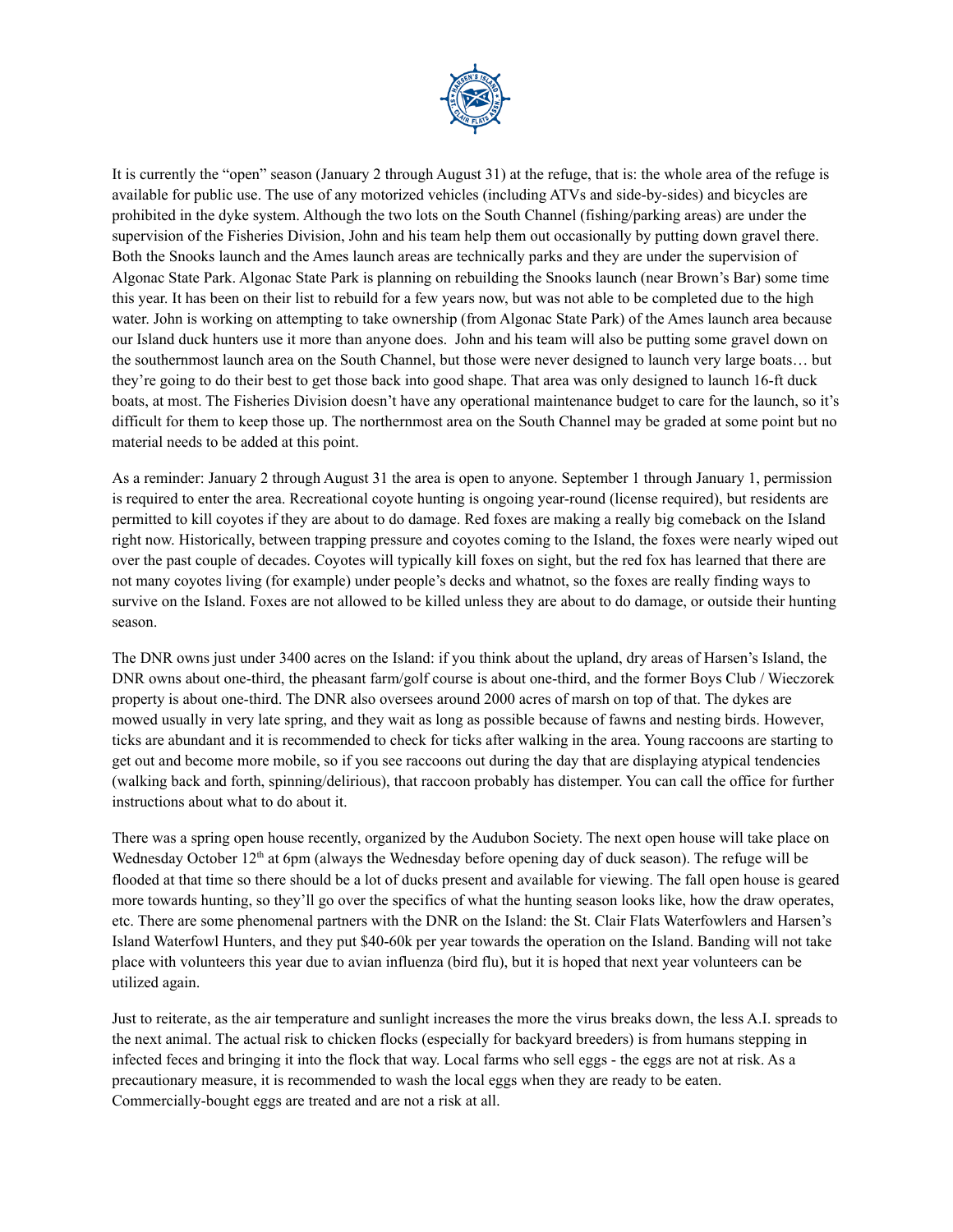

#### **UNFINISHED BUSINESS**

- *● Grant Update:* The HISCFA is still awaiting feedback about a determination on the grant that was recently applied for. The total for the grant request was for \$430,000.
- *● Car Show Preparation:* The date for this year's Car Show event is July 16, 2022 from 9am-4pm. Jerry Thiel reported that he received another cash donation. He has a few other donations that are being acquired, as well as 8 rounds of golf to raffle off. Volunteers are still needed for this event - if you are interested in volunteering for any amount of time during this event, please contact  $CraigB@hiscfa.org$ . Additionally, the trophies have been received, and the T-shirts have arrived. The design for the shirts are currently being finalized. Several people have pre-registered at this time, but there is still five weeks before this event takes place.
- *● Field Day volunteers:* Preparations are underway for Field Day 2022. This event is taking place on Saturday, August 6, 2022 which is 8 weeks from now. There are a few things that still need to be scheduled. Dennis Szymanski volunteered to contact the community service workers to get that organized.
- *Memorial Installation:* Susan Bryson proposed a layout for this memorial installation at Browne's Field. She has a contractor selected and has received a quotation, but still needs some additional funding to complete the task.

### **NEW BUSINESS**

- *The Delta News Completion:* The Delta News will be a little smaller (fewer pages) this year but that helps keep the overall cost of printing similar to previous years. There are a lot of great articles that have been contributed this year and we're looking forward to another great publication.
- *Pickleball/Tennis Courts*: Craig Baloga reported that Flats Epoxy is going to provide a quotation for a surface refinishing on the pickleball/tennis courts. Additionally, there was concern over some possible damage to the courts. The security camera footage was reviewed and there wasn't anything that took place that appeared to be of any concern to the condition of the courts.

Additional comments from directors or guests:

- $\triangleright$  Steve Gartland indicated that the new [HISCFA.org](https://hiscfa.org/) website is looking great and there's a lot of really good information on there. If you haven't checked it out yet, please take a moment to do so.
- $\triangleright$  Past HISCFA director Chuck Kukawka expressed his sympathies to Melanie Most on the passing of her father, and he requested to close the meeting in honor of her father. Theresa Kukawka printed the memorial information and Chuck placed it by the door.
- $\triangleright$  Chuck Miller indicated that he had some discussions about an opportunity to work with the DNR on the proposed walking path around the dykes near M-154. Chuck introduced John Darling from the DNR, Harsen's Island field office. John has been on the Island for around 12 years now, and he spoke about how he runs the waterfowl refuge here on the Island and he's responsible for public land planning through St. Clair and Macomb counties. With respect to the proposed walking path, Chuck approached John at the end of April to discuss expanding the walking opportunities along M-154. This discussion led to the possibility of installing a footbridge at the second fishing/access site (on the South Channel, near The Flats) to allow persons to hike on the trails on the dyke system as opposed to the public highway (M-154). Although it is a little outside the scope of what the DNR usually focuses on (e.g. habitat  $\&$  wildlife), John is in favor of the proposal and indicated he's on board with making it work but there are a few obstacles to overcome with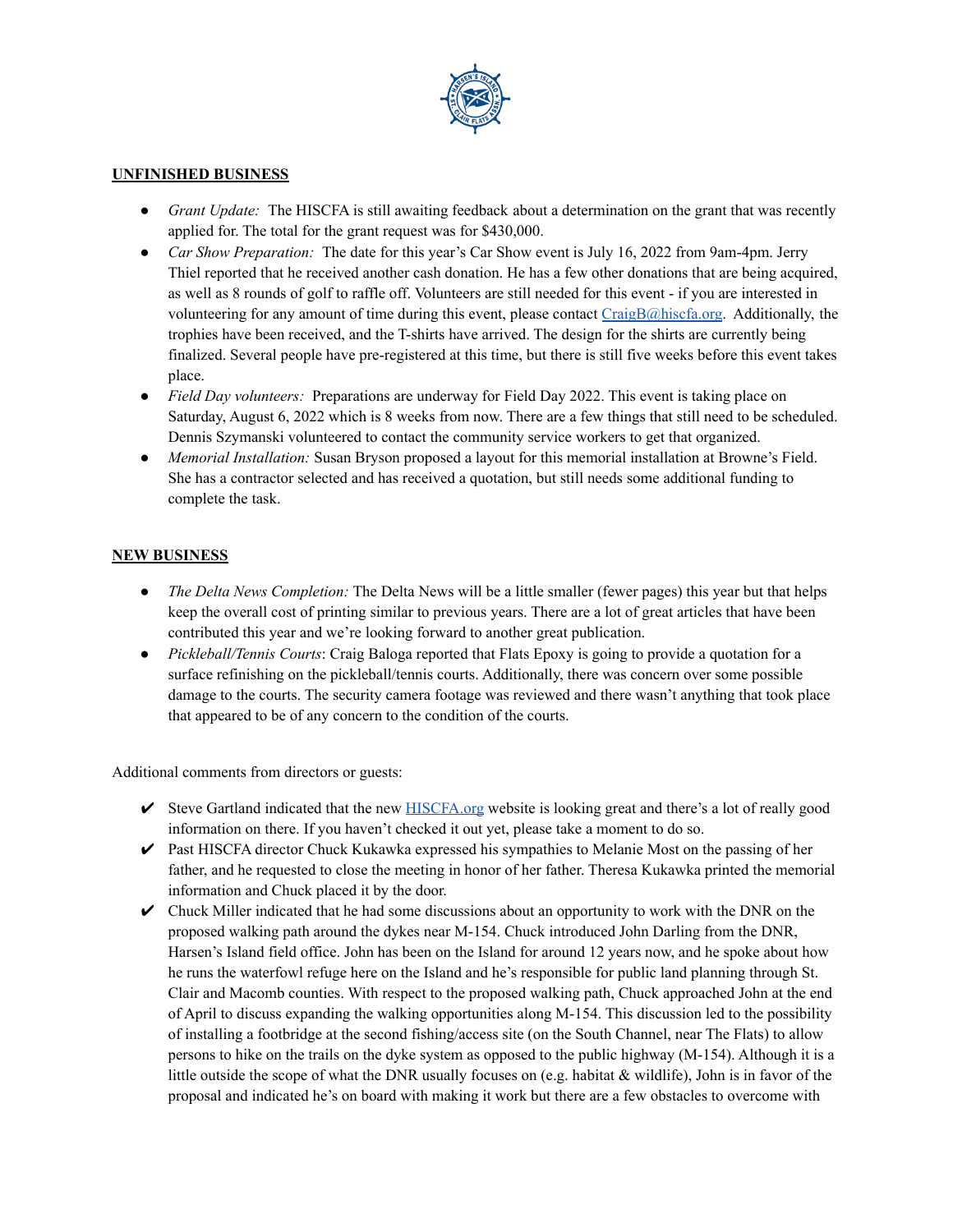

the State of Michigan prior to its completion. John indicated that there are certain things that can/cannot be allowed on certain properties based on how those properties are funded. An example of some things that would not be allowed are ATVs, horseback riding, and bicycle use. John and Chuck Miller are going to work together to put some costs together for this project moving forward.

Next meeting will be Saturday, July 9, 2022 at **9:00 am** at the Harsen's Island Lions Hall.

**Jerry Thiel made the motion to adjourn; Steve Lawrence seconded. All in favor; meeting adjourned at 10:13 am.**

Respectfully submitted,

Melanie Most, Recording Secretary

[MelanieM@hiscfa.org](mailto:MelanieM@hiscfa.org)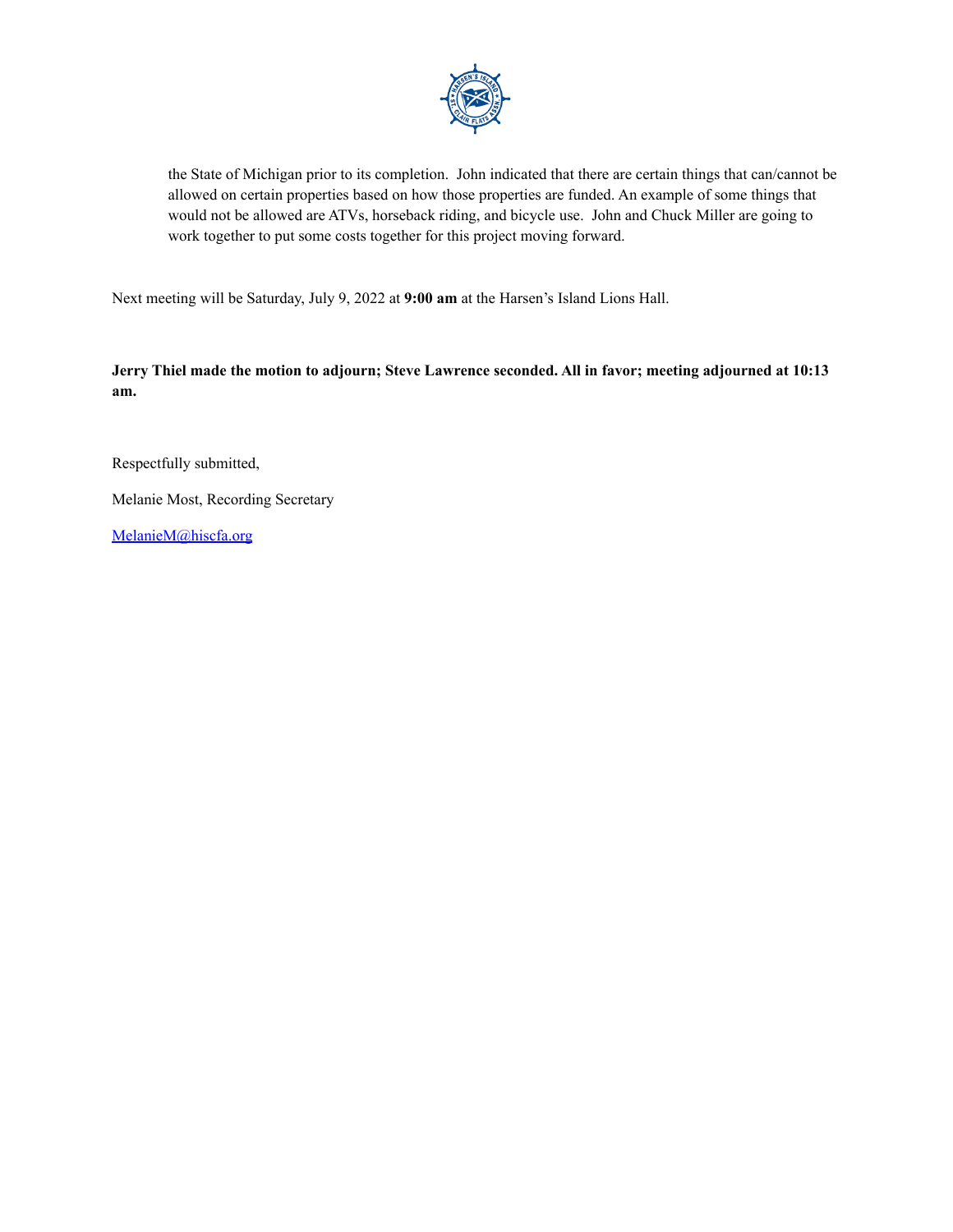

APPENDIX

Fire Department Incident Reports for Harsen's Island (May 2022)